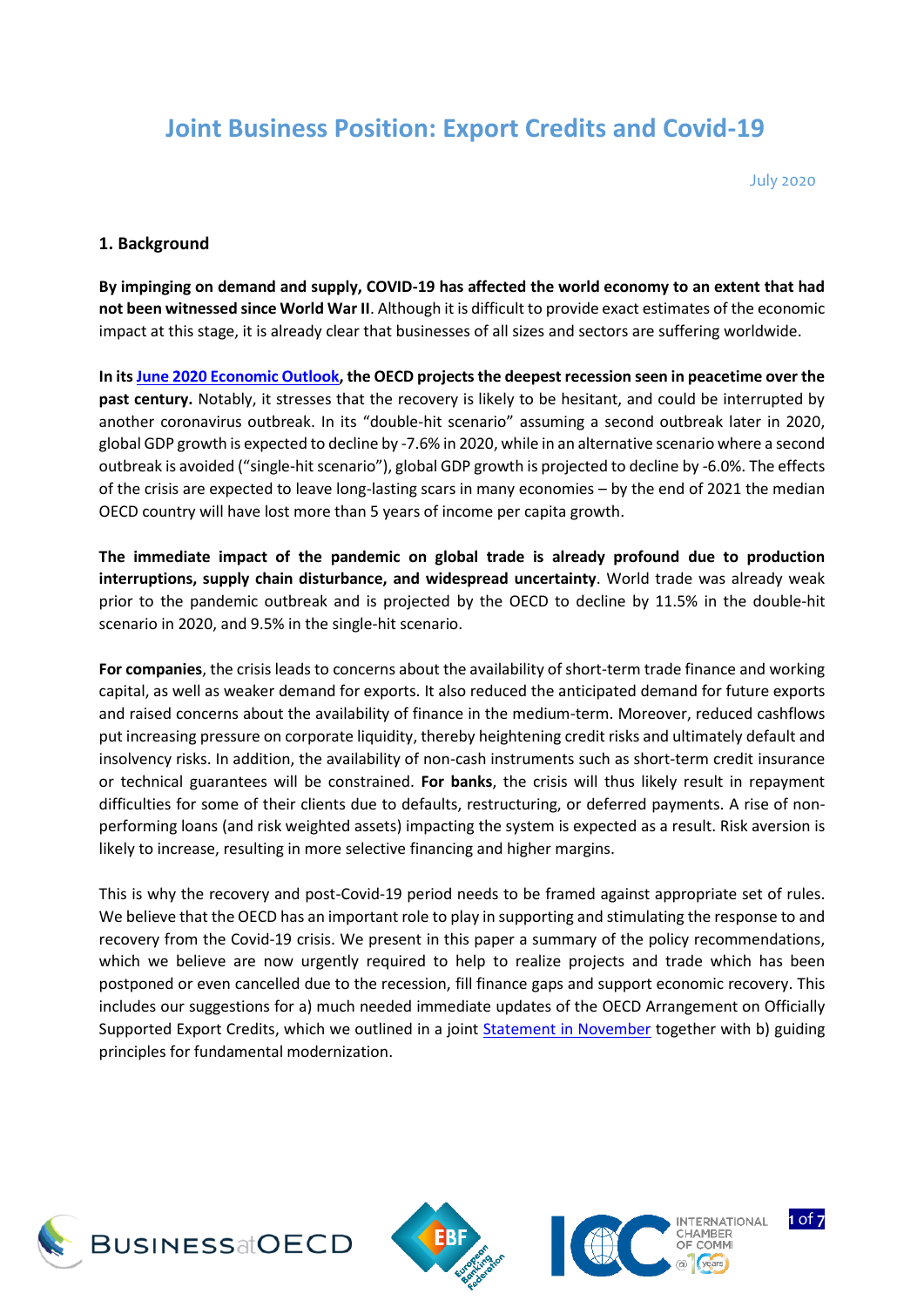#### **2. Policy Considerations: Short-term liquidity support & urgent reform needs of the OECD Arrangement**

#### *Summary of key policy recommendations*

#### **a) General considerations and short-term liquidity support**

- Improving access to liquidity
- Evaluating credit impact
- Broadening financial products offering
- Enhancing re-insurance agreements with other ECA's
- Restructuring existing loan portfolio

#### **b) Actions specifically related to the OECD Arrangement**

- Increasing the current local costs limitation to 50% of the total scope
- Greater flexibility for ECAs in covering the minimum 15% down payment
- Allow market-reflective repayments to better align with the nature of different projects
- Increase the maximum repayment term to 18 years and cease to distinguish between different sectors
- Revise the premiums applied to private borrowers in high-income OECD countries
- Introduce an easy to define, transparent & predictable CIRR to provide a level playing field
- Temporary suspension of country risk category reviews until at least 31 December 2021
- Temporary relaxation of TCMB Cat 0 pricing benchmarking requirements

#### **a) General consideration and short-term liquidity support**

**Export credit insurance has a key role to play during this crisis as it helps to promote cross-border trade and foreign investment, acting as a lubricant for both export and finance, filling finance gaps and then later supporting economic recovery. We thus welcome the swift actions taken by governments and export credit agencies (ECAs) across different countries. These include:**

- Maintaining of both public cover and financing volumes
- Widening of the risks covered (waiver of 5% risk retention)
- Short-term support (e.g. supply chain and bridge financing, as well as working capital)
- Support for the issuance of technical guarantees
- Development of new products adapted for the new conditions
- Improvements in the regulatory environment (e.g. European Commission decision to temporarily relax ban of state intervention in intra-EU short-term credit insurance)

**We believe that the above measures, mainly aimed at providing sufficient liquidity during the immediate phase of the virus outbreak, should be deepened where necessary and be widely implemented across countries. Much-needed measures broadly fall under the following five categories:**

- Improving access to liquidity (e.g. develop/expand refinancing programs and increase indemnity levels of cover, while the development of direct lending will remain critical for SMEs and in highrisk markets)
- Evaluating credit impact (e.g. relaxation of credit evaluation criteria for political risks and clarification of economic risks' evaluation criteria)
- Broadening financial products offering (e.g. provision of solutions for extended payment terms, more flexibility around 'bridge' or shorter-term solutions)
- Enhancing re-insurance agreements with other ECA's (work across multiple ECAs on reinsurance basis, streamline and fast-track intra-ECA approval processes for multi-sourced transactions)

Restructuring existing loan portfolio (e.g. streamline process for amending existing loans terms) and consider the global rise of debt burden resulting from the sudden and deep global recession.







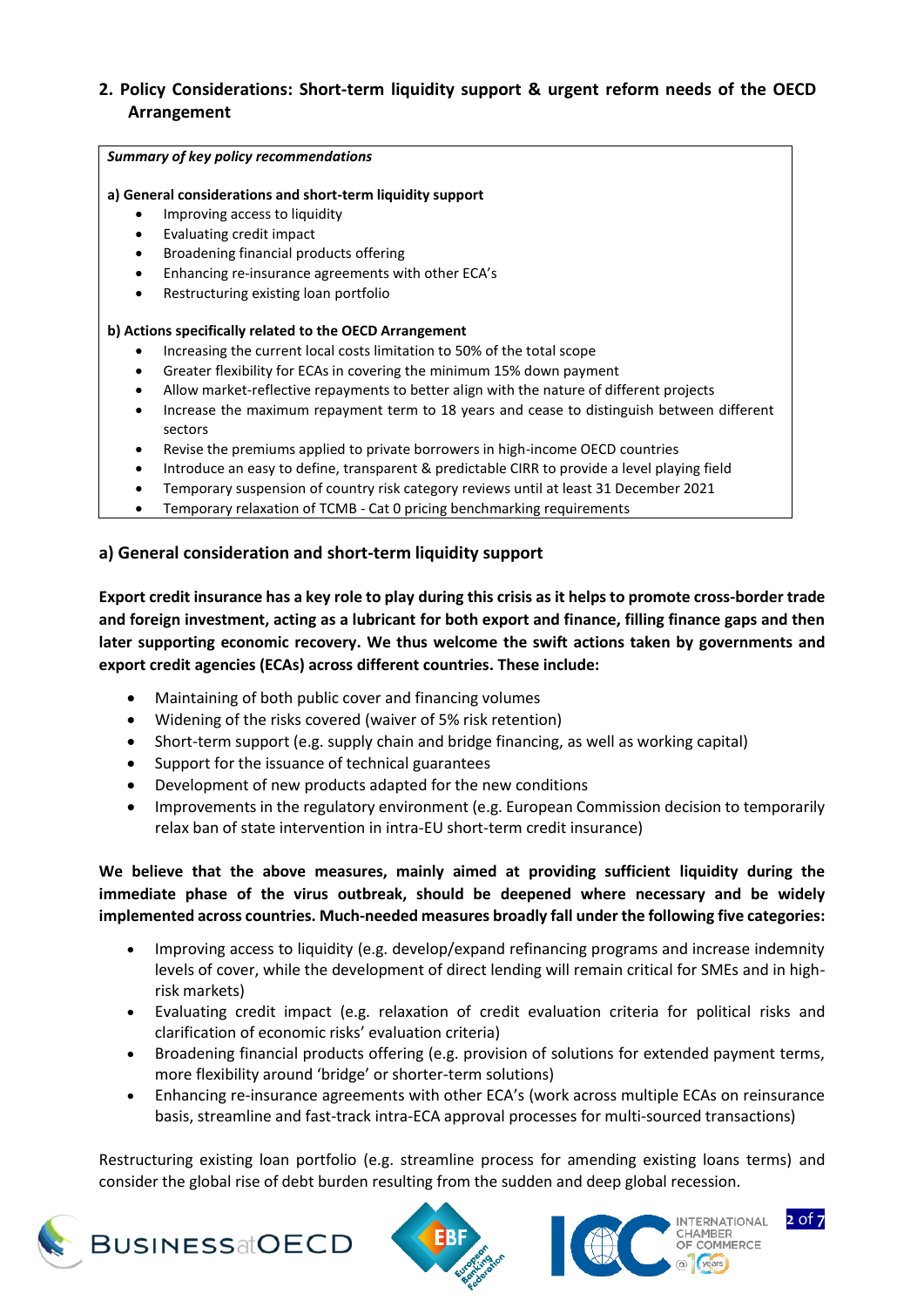#### **b) Actions specifically related to the OECD Arrangement**

**For the period of recovery following the pandemic outbreak, it is important to keep in mind that the impact on exporters will be of a protracted nature.** This is due to the fact that potential customers worldwide have postponed and even stopped projects to address the crisis (e.g. on employees' salaries during the containment period), and the risk of a deeper and more severe recession that has been prognosed as of today beyond the pandemic's first wave. **If we wait to prove that support was required to help stimulate recovery it will in many cases be too late to implement the measures required to provide support at the time it is most needed.**

**In November 2019, we published our [joint business vision](http://biac.org/wp-content/uploads/2019/11/Final-version-Joint-business-position-on-Future-of-OECD-Arrangement3.pdf) for the future of the OECD Arrangement on Officially Supported Export Credits ("the Arrangement")**, calling on policy-makers and the OECD to ensure a global level playing field for business by reforming the Arrangement and transforming it into an easy to understand, transparent, predictable, market reflective and consistent framework.

**We believe that the crisis reinforced the urgency of many of our recommendations related to "much needed immediate updates" and "guiding principles for fundamental modernization" of the Arrangement. What was a necessary modernisation in 2018, has now become a matter of necessity when looking not only at the recovery, but also at the needs of a post-Covid-19 world.** It is likely that in the medium-term global financial competition will increase even further, both inside and outside the scope of the Arrangement and with both OECD members and non-members. Official trade-related finance may be increasingly tied to the promotion of national interest, including in the area of so-called "strategic goods" and related to national security issues<sup>1</sup>, further decreasing the relevance of the Agreement. There is a risk that state driven projects and unfair competition will sharply increase to support domestic companies' bidding for the fewer, remaining projects resulting from the economic downturn.

**Yet, in order to allow companies to drive recovery and foster job creation, a level playing field is of critical importance. Many of the immediate measures proposed by us in November 2019 have, besides creating a level-playing-field, the potential to stabilize and support post-crisis the business of exporters, buyers, lenders, and borrowers.<sup>2</sup> We outline a number of selected key actions from our November position, which we deem essential and urgent.** 

**i. Local costs / Local content**

**As we outlined in November, the current treatment of local costs does not reflect market realities and is especially problematic for large scale turnkey projects in developing markets where localisation requirements exceed the OECD limit. In addition, it hampers the ability of ECAs to play a more active role supporting the global sustainability agenda.** 

In response to the pandemic, we must consider how to bridge requirements in the short-, medium- and long-term. Revision of local cost treatment is all the more warranted to support buyers and sellers.

 $2$  In the current context, buyers and borrowers count on a workable and functioning OECD-ECA system given their desire to purchase goods and projects based on high technical and sustainable standards from OECD industries and exporters, but need particularly during this crisis to rely on simultaneously provided long-term and tailor-made financing solutions. Providing the latter provides thus a win-win situation for both exporting and importing countries.



 $\overline{\phantom{a}}$ 







<sup>&</sup>lt;sup>1</sup> While it is not always obvious to assess what constitutes a risk for the national security of a given country, this should not be a disguised restriction on trade, or a basis to address trade deficits or limit investment. [\[Business at](file://///main.oecd.org/sdataBIA/Data/FREDERIK/Exports%20credits%20Expert%20Group/2020/Covid%20-%20Joint%20position/(1)%20While%20it%20is%20not%20always%20obvious%20to%20assess%20what%20constitutes%20a%20risk%20for%20the%20national%20security%20of%20a%20given%20country,%20this%20should%20not%20be%20a%20disguised%20restriction%20on%20trade,%20or%20a%20basis%20to%20address%20trade%20deficits%20or%20limit%20investment.%20%5bBusiness%20at%20OECD,%20Considerations%20for%20Trade%20and%20Investment,%20Priorities%20for%20future%20OECD%20work,%20March%202020%5d)  [OECD, Considerations for Trade and Investment, Priorities for future OECD work, March 2020\]](file://///main.oecd.org/sdataBIA/Data/FREDERIK/Exports%20credits%20Expert%20Group/2020/Covid%20-%20Joint%20position/(1)%20While%20it%20is%20not%20always%20obvious%20to%20assess%20what%20constitutes%20a%20risk%20for%20the%20national%20security%20of%20a%20given%20country,%20this%20should%20not%20be%20a%20disguised%20restriction%20on%20trade,%20or%20a%20basis%20to%20address%20trade%20deficits%20or%20limit%20investment.%20%5bBusiness%20at%20OECD,%20Considerations%20for%20Trade%20and%20Investment,%20Priorities%20for%20future%20OECD%20work,%20March%202020%5d)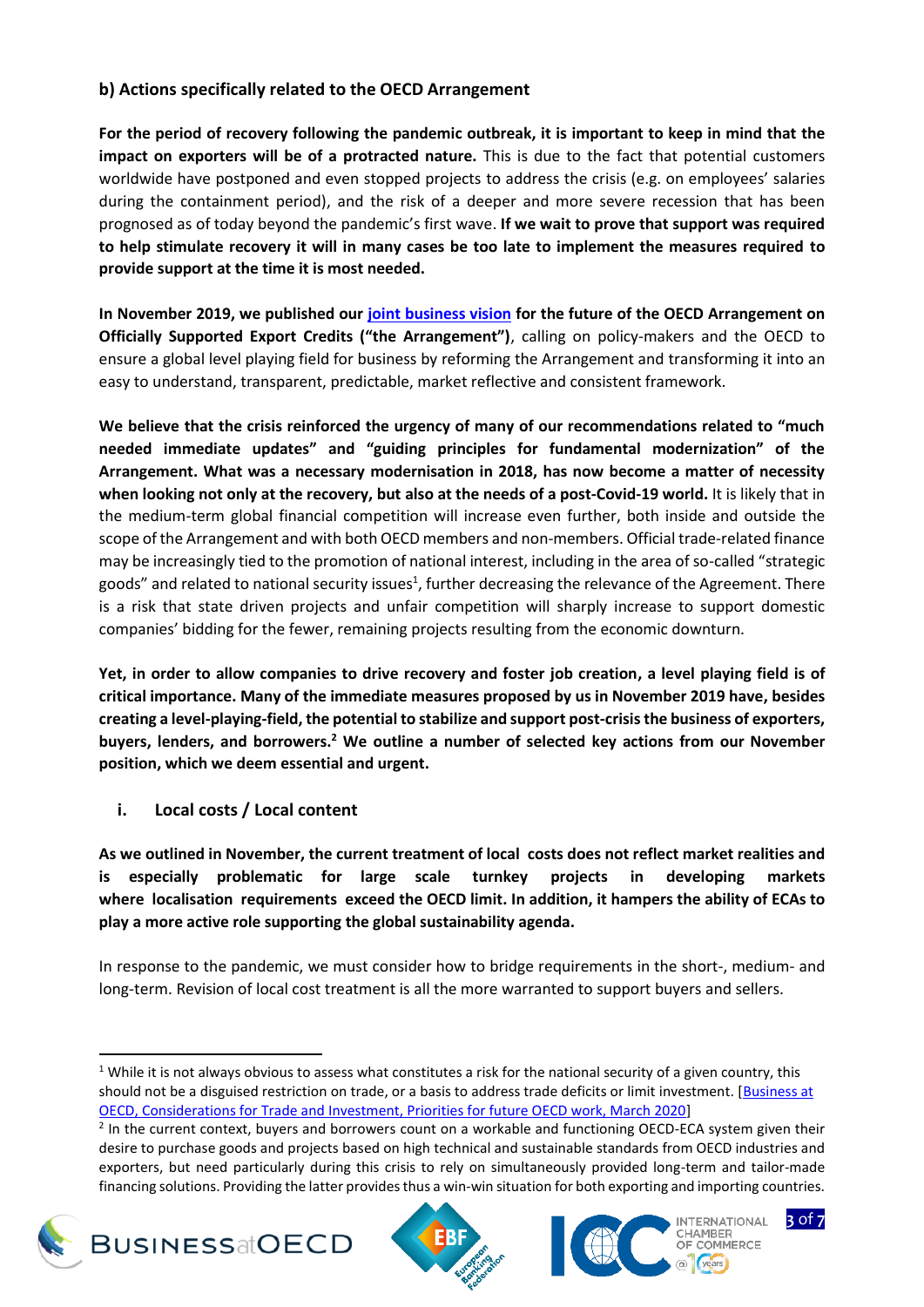**We stand behind our recommendation of increasing the current local costs limitation to 50% of total scope.** The Covid-19 impact will increase the need to source locally, together with emerging countries' efforts to stimulate local employment while lacking long-term local currency funding and experiencing increased crisis-related capital outflows. Our proposal allows for a consistent interpretation by all OECD members, contributes to a level playing field across actors, is easy to measure (50%), and not restricted to a few industrial sectors. The access to additional funds will allow buyers/borrowers, particularly in developing countries, to return much earlier to investment in projects that will result growth and prosperity.

Moreover, the nature of construction services, whether they are part of an industrial plant construction or a pure infrastructure project, is such that building or infrastructure "products", such as roads, railways, ports, dams, hospitals, etc. are provided locally. For (industrial plant/infrastructure) construction service companies it is therefore necessary to source construction materials, labour force and sometimes equipment locally. For these projects – that significantly contribute to the SDGs – ECA's have the opportunity to play a more active role. Hence, we call upon the OECD to consider in future amendments to the current Arrangement to no longer differentiate between foreign content and local cost.

In this regard it is worth highlighting that local costs and national foreign content restrictions do not apply under untied investment schemes, which is one of the main reasons of the growth of untied investment schemes at the expense of regulated export credits we have been witnessing.

## **ii. Down Payment**

In November we addressed the provisions of the OECD consensus permitting more flexibility to support for up to 85% of the export contract value before the starting point in selected cases, including third country supply, leaving a cash "down payment" requirement of at least 15% of the contract value.

**Down payment is a crucial issue for the exporter and the ECAs as both generally consider a down payment as a risk mitigant. Especially for SME exporters advance payments are an important test for the seriousness of the order, also for some companies it is a working capital component.**

**Due to the Covid-19 crisis, funding especially for the 15% down payment, particularly for large government contracts is expected to be challenging.** The consequence is delay or, ultimately, no export, as public sector contracts tend to be subject to the political cycle. The result is that much-needed infrastructure remains un-built, or is sourced from non-OECD countries, with a negative Sustainable Growth agenda impact.

**Covid-19 has compounded the problem due to increased market volatility and uncertainty.** Some commercial banks are having greater difficulty pricing or sourcing credit appetite for the uncovered commercial loans financing the 15% portion of export orders supported by OECD ECAs. In addition, for many sovereign borrowers private market credit insurance is not available or extremely limited and banks will generally not lend the 15% without it in some form. Unless action is taken, export volumes will likely suffer.

**Hence, we believe that ECAs should have more flexibility in supporting the financing of the down payment temporary and with a particular focus on Sub-Saharan Africa**, for example through government-backed reinsurance. An alternative approach could be a two-tranche solution with a shorter term for the down payment, and a longer term for the balance. In order not to impose additional burden on exporters such financing would be disbursed to a borrower as a refinancing six months after the down







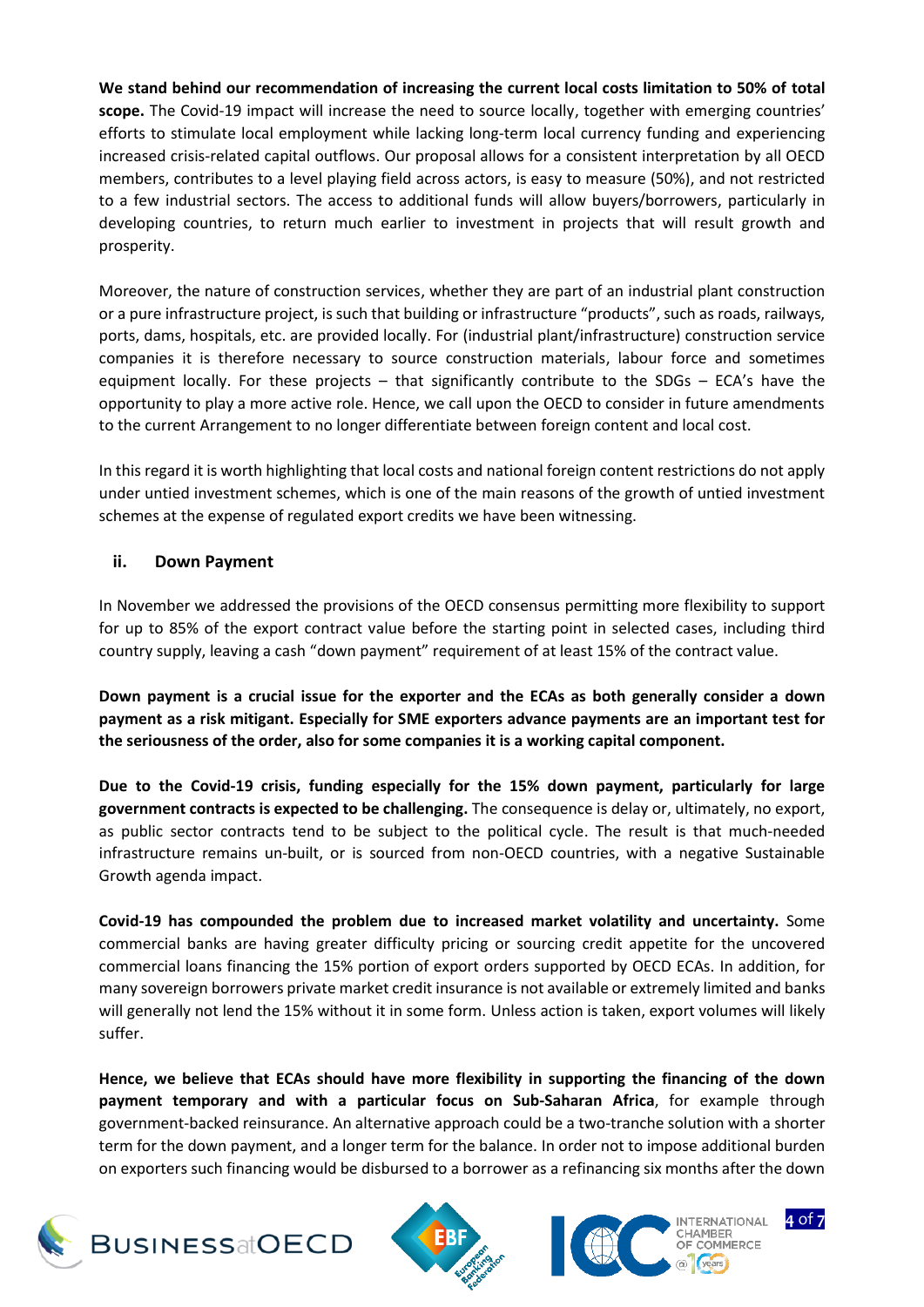payment was paid in cash. The Buyer/Borrower can use these additional funds for local construction work and hence address the total financing need.

#### **Notably, in order to foster quick implementation and effectiveness, we propose support for 100% finance cover of the total contract value under two conditions only:**

- **Temporary** whilst markets are in flux as a result of the Covid-19 pandemic
- **Limited to emerging and developing markets** (in particular sub-Saharan Africa) where there is no or limited private market credit insurance available (a demonstrable market failure)

This would help all OECD exporters and developing countries alike, and would be limited to the duration of the crisis.

#### **iii. Repayment profiles and terms**

**In line with our November paper, we believe that the OECD consensus should be made more marketreflective with respect to financing terms such as repayment profiles.** More market-reflective repayments would reinforce exporter competitiveness on the one hand and strengthen borrower ability to repay in a timely manner on the other hand, and would be critical for many sectors during times of economic difficulty. Hence, we propose a closer tying of loan life to asset life and, where appropriate, of repayments to expected revenues or budget allocations.

**In addition, we propose an increase to an 18-year maximum repayment term across all sectors of the Arrangement.** Differentiation of tenor among corporate, sovereign, or bank risk loans and guarantees on the one hand, and project finance transactions on the other, should be terminated in favour of a longest possible term.

Extension of repayment term will allow Buyers/Borrowers to reduce required cash flow for debt service and hence, in a liquidity-constrained environment, allow them to pursue a higher debt load whilst still realizing economic growth goals. This would be especially useful for borrowers in low-income countries. In addition, longer repayment terms would allow the ECA community to better work together with International Development Multilaterals and Development Finance Institutions (DFIs), which have comparable longer repayments terms, on mobilizing much needed capital for developing countries.

## **iv. Revise the premiums applied to private borrowers in high-income countries**

In our November paper, we argue that the new framework for the calculation of ECA premia in Category 0 (Cat.0) countries established a level playing field amongst ECAs based on the "Through the Cycle Market Benchmark" (TCMB) model, but led to significantly higher pricing for shorter tenors. Premia for Cat.0 borrowers are exceeding premia for Cat.1 and lower categories' borrowers with the same rating.

## **We recommended inviting commercial banks and the export industry to a constructive dialogue to assess this issue and agree to mutually acceptable solution. In the meantime, we recommend limiting the premium at Cat 1 levels for Cat.0 borrowers.**

Review of the relevant methodologies for country risk classification is also warranted in order to strive for a more appropriate balance between the model-based approach and qualitative adiustments.







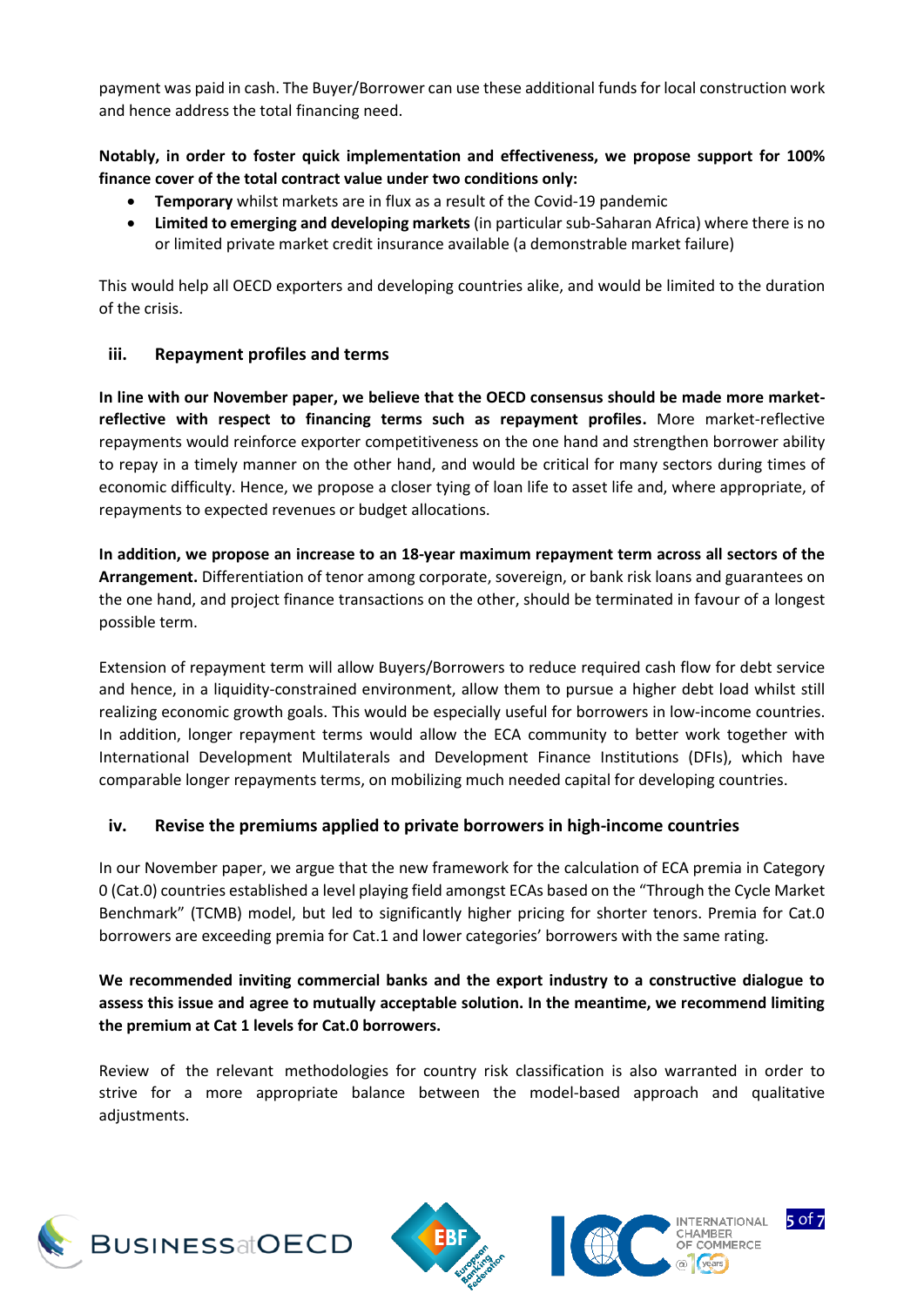#### **v. TCMB – Cat.0**

The TCMB – The Cat.0 pricing benchmarking requirement should be relaxed at least temporarily (e.g., through 31 December 2021, as for country risk below). Otherwise, ECA premiums for OECD borrowers benchmarked to the secondary bond/CDS market would require ECAs to charge 'inflated' premiums, out of-line with the countercyclical behaviour. As seen in previous major crises, the private sector is likely to leave the market. We expect private sector financial actors to take time to return to full strength in serving these markets. Whilst kick-starting exports will provide a benefit to exporting and importing countries, the reliability of government based ECAs will be essential in OECD Cat.0 markets.

#### **vi. Country risk category reviews**

We would recommend a temporary suspension of country risk category reviews until at least 31 December 2021, as likely downgrades will otherwise increase ECA minimum risk premia and increase the burden on borrowers longer-term and CAPEX spending. Once the permanent impact of the crisis becomes clearer and uncertainty eases, reviews would be conducted. The methodology of the country risk category reviews should be further elaborated in order to increase the focus on objective economic factors in the risk categorization.

#### **vii. 2030 Agenda for Sustainable Development**

Finally, the Covid-19 crisis strongly underlines the critical importance of different finance channels to the fulfilment of the Sustainable Development Goals (SDGs). For example, the fact that countries outside and inside the scope of the Arrangement are providing ECA debt in tandem with providers of Official Development Assistance (ODA) such as Multilateral and Bilateral Development Banks (DBs) or Development Financial Institutions (DFIs) to win operations and maintenance contracts for the supply of infrastructure projects, will become even more relevant. The new Arrangement must find answers to combining Development Finance and Export Finance and broaden the scope of the Arrangement. Any such broadening will need to be sensitive to both commercial bank's activities with regard to sustainable finance to date as well as industry's technology development already being pursued today and all the step ups needed to improve on sustainability. It must focus on how to provide solutions for closing the financing gaps especially for the SDGs by focusing on favoring the SDGs rather than by excluding traditional approaches. We fully expect the financing needs for the 2030 Agenda for Sustainable Development to grow. Hence, supporting the 17 SDGs and identifying SDG impactful industries / sectors / technologies for stronger support beyond what is available on official export credit terms will be decisive*.*

Notably, the role of ECAs is currently not properly recognized in this field. For example, ECAs could in fact play an important role in the recovery alongside DBs, DFIs and commercial banks. Better cooperation between DBs, DFIs, commercial banks and ECAs is important to meet the levels of funding that are required to bridge the current infrastructure funding gap or to meet the commitments made by donors and commercial financing institutions in the field of international climate finance. This also requires realistic mobilisation measurement systems and for ECAs to report more consistently on their contribution in leveraging private finance. Similarly, improved coordination and combination of Development Finance, commercial finance, ODA and ECA-supported long-term credits is needed and will help those developing and emerging markets where the positive results of the past decade risks being erased by the current crisis.